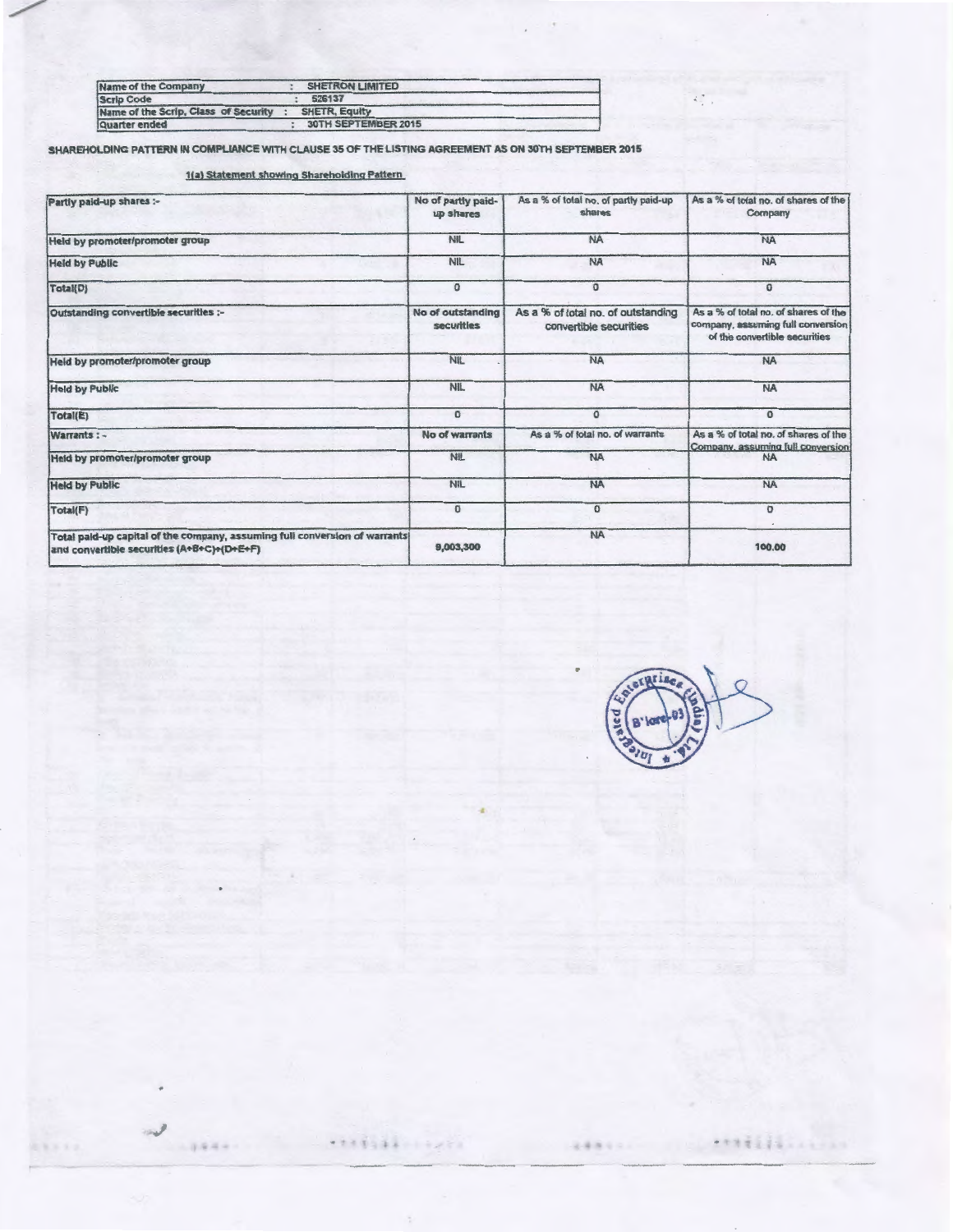| Category<br>Code | <b>Category of shareholder</b>                                                                      | <b>Total Number Total number</b><br>of<br>shareholders | of shares                    | <b>Number of shares</b><br>held in<br>dematerialized | Total shareholding as a percentage of Shares pledged or otherwise<br>total number of shares |                          | encumbered                     |                                           |        |                 |
|------------------|-----------------------------------------------------------------------------------------------------|--------------------------------------------------------|------------------------------|------------------------------------------------------|---------------------------------------------------------------------------------------------|--------------------------|--------------------------------|-------------------------------------------|--------|-----------------|
|                  |                                                                                                     |                                                        |                              |                                                      |                                                                                             | form                     | As a percentage of<br>$(A+B)1$ | As a percentage of Number of<br>$(A+B+C)$ | shares | As a percentage |
| (1)              | (1)                                                                                                 | (III)                                                  | (IV)                         | (V)                                                  | (VI)                                                                                        | (VII)                    | $\{VIII\}$                     | (IX=(VIII)/(IV)*100                       |        |                 |
| (A)              | <b>Shareholding of Promoter and</b><br><b>Promoter Group[2]</b>                                     |                                                        |                              |                                                      |                                                                                             |                          |                                |                                           |        |                 |
| (1)              | Indian                                                                                              |                                                        |                              |                                                      |                                                                                             |                          |                                |                                           |        |                 |
| (a)              | Individuals/ Hindu Undivided Family                                                                 | $\mathbf{9}$                                           | 2,029,264                    | 2,029,264                                            | 22.54                                                                                       | 22.54                    | 375,815                        | 18.52                                     |        |                 |
| (b)              | Government/<br><b>State</b><br>Central<br>Government(s)                                             |                                                        | $\frac{1}{2}$                | $\blacksquare$                                       | $\approx$                                                                                   | $\hbox{ }$               | $\overline{a}$                 | $\sim$                                    |        |                 |
| (c)              | <b>Bodies Corporate</b>                                                                             | 5                                                      | 3,685,130                    | 3,685,130                                            | 40.93                                                                                       | 40.93                    | 100,000                        | 2.71                                      |        |                 |
| (d)              | <b>Financial Institutions/ Banks</b>                                                                | $\overline{\phantom{a}}$                               | ٠                            | w                                                    | $\scriptstyle\rm w$                                                                         | $\boldsymbol{\pi}$       | $\alpha$                       | $\blacksquare$                            |        |                 |
| (e)              | Any Other (specify)                                                                                 | ٠                                                      | $\sim$                       | $\rightarrow$                                        | ۰                                                                                           |                          | a.                             | $\scriptstyle\rm m$                       |        |                 |
|                  | Sub-Total (A)(1)                                                                                    | 14                                                     | 5714394                      | 5714394                                              | 63.47                                                                                       | 63.47                    | 475815                         | 8.33                                      |        |                 |
| (2)              | Foreign                                                                                             |                                                        |                              |                                                      |                                                                                             |                          |                                |                                           |        |                 |
| (a)              | Individuals (Non-Resident<br>Individuals/ Foreign Individuals)                                      | $\overline{2}$                                         | 81,633                       | 81,533                                               | 0.91                                                                                        | 0.91                     | $\bullet$                      | $\sim$                                    |        |                 |
| (b)              | <b>Bodies Corporate</b>                                                                             | u.                                                     | $\bullet$                    | $\overline{a}$                                       | $\blacksquare$                                                                              | $\tilde{\phantom{a}}$    | $\tilde{\phantom{a}}$          | $\frac{1}{2}$                             |        |                 |
| (c)              | Institutions                                                                                        | $\blacksquare$                                         | $\omega_{\rm eff}$           | $\blacksquare$                                       | $\blacksquare$                                                                              | ٠                        | ٠                              | ٠                                         |        |                 |
| (d)              | Qualified Foreign Investor                                                                          | $\bullet$                                              | $\qquad \qquad \bullet$      | $\rightarrow$                                        | $\blacksquare$                                                                              | $\blacksquare$           | ÷                              | $\overline{\phantom{a}}$                  |        |                 |
| (e)              | Any Other (specify)                                                                                 | $\blacksquare$                                         | $\overline{\phantom{a}}$     | ٠                                                    | $\tilde{\phantom{a}}$                                                                       | $\bullet$                | $\bullet$                      | $\bullet$                                 |        |                 |
|                  |                                                                                                     |                                                        |                              |                                                      |                                                                                             |                          |                                |                                           |        |                 |
|                  | Sub-Total (A)(2)<br><b>Total Shareholding of Promoter</b>                                           | $\overline{\mathbf{z}}$<br>16                          | 81633<br>5,796,027           | 81533<br>5,795,927                                   | 0.91<br>64.38                                                                               | 0.91<br>64.38            | $\blacksquare$<br>475,815      | ٠<br>8.21                                 |        |                 |
|                  | and Promoter Group<br>$(A) = (A)(1)+(A)(2)$                                                         |                                                        |                              |                                                      |                                                                                             |                          |                                |                                           |        |                 |
| (B)              | <b>Public shareholding[3]</b>                                                                       |                                                        |                              |                                                      |                                                                                             |                          |                                |                                           |        |                 |
| (1)              | Institutions<br>Mutual Funds/ UTI                                                                   | $\mathbf{I}$                                           | 100                          | ×                                                    | 0.00                                                                                        | 0.00                     |                                |                                           |        |                 |
| (a)<br>(b)       | <b>Financial Institutions/ Banks</b>                                                                | $\cdot$                                                | $\omega$                     | $\frac{1}{2}$                                        | $\bullet$                                                                                   | $\bullet$                |                                |                                           |        |                 |
| (c)              | Government/<br><b>State</b><br>Central<br>Government(s)                                             | $\overline{ }$                                         | $\qquad \qquad \blacksquare$ | $\frac{1}{2}$                                        | $\,$                                                                                        | ۰                        |                                |                                           |        |                 |
| (d)              | <b>Venture Capital Funds</b>                                                                        | m.                                                     | $\overline{\phantom{a}}$     | $\overline{a}$                                       | $_{\ast}$                                                                                   | $\bullet$                |                                |                                           |        |                 |
| (n)              | <b>Insurance Companies</b>                                                                          | $\bullet$                                              | $\sigma_{\rm F}$             | $\qquad \qquad \blacksquare$                         | $\mathbf{w}$                                                                                | $\sim$                   |                                |                                           |        |                 |
| $\cup$           | <b>Foreign Institutional Investors</b>                                                              | ÷                                                      | $\approx$                    | $\bullet$                                            | $\frac{1}{2}$                                                                               | $\mathcal{A}$            |                                |                                           |        |                 |
| $\circledcirc$   | <b>Foreign Venture Capital Investors</b>                                                            | ۰                                                      | ٠                            |                                                      | $\bullet$                                                                                   | ÷                        |                                |                                           |        |                 |
| (h)              | Qualified Foreign Investor                                                                          | $\sim$                                                 | $\bullet$                    | $\sim$                                               | $\,$                                                                                        | $\bullet$                |                                |                                           |        |                 |
| (1)              | Any Other (specify)<br>Sub-Total (B)(1)                                                             | ÷<br>1                                                 | $\blacksquare$<br>100        | ٠<br>$\Omega$                                        | $\overline{\phantom{a}}$<br>0.00                                                            | ٠<br>0.00                |                                |                                           |        |                 |
| (2)              | Non-institutions                                                                                    |                                                        |                              |                                                      |                                                                                             |                          |                                |                                           |        |                 |
| (a)              | <b>Bodies Corporate</b>                                                                             | 80                                                     | 432,861                      | 411,861                                              | 4.81                                                                                        | 4.81                     |                                |                                           |        |                 |
| 购                | Individuals -                                                                                       |                                                        |                              |                                                      |                                                                                             |                          |                                |                                           |        |                 |
|                  | Individual shareholders holding<br>nominal share capital up to Rs. 1<br>lakh.                       | 4,142                                                  | 1,317,433                    | 1,135,390                                            | 14.63                                                                                       | 14.63                    | NOT APPLICABLE                 | NOT APPLICABLE                            |        |                 |
|                  | ii. Individual shareholders holding<br>nominal share capital in excess of<br>Rs. 1 lakh.            | 27                                                     | 1,301,832                    | 1,277,032                                            | 14.46                                                                                       | 14.46                    |                                |                                           |        |                 |
| (c)              | <b>Qualified Foreign Investor</b>                                                                   | $\overline{a}$                                         | $\sim$                       | $\overline{\phantom{a}}$                             | $\qquad \qquad \bullet$                                                                     | $\omega$                 |                                |                                           |        |                 |
| 砂                | Any Other (specify)                                                                                 |                                                        |                              |                                                      |                                                                                             |                          |                                |                                           |        |                 |
|                  | <b>Foreign Company</b>                                                                              | $\scriptstyle\rm w$                                    |                              | $\mathcal{M}$                                        | w                                                                                           | $\omega$                 |                                |                                           |        |                 |
|                  | <b>NRI</b><br><b>Clearing Member</b>                                                                | 121<br>15                                              | 148831<br>6216               | 28341<br>6216                                        | 1.65<br>0.07                                                                                | 1.65<br>0.07             |                                |                                           |        |                 |
|                  | Sub-Total (B)(2)                                                                                    | 4,385                                                  | 3,207,173                    | 2,858,840                                            | 35.62                                                                                       | 35.62                    |                                |                                           |        |                 |
|                  | <b>Shareholding</b><br>Total Public<br>$(B) = (B)(1)+(B)(2)$                                        | 4,386                                                  | 3,207,273                    | 2,858,840                                            | 35.62                                                                                       | 35.62                    |                                |                                           |        |                 |
|                  | <b>TOTAL (A)+(B)</b>                                                                                | 4,402                                                  | 9,003,300                    | 8,654,767                                            | 100.00                                                                                      | 100.00                   | 475,815                        | 5,28                                      |        |                 |
| (C)              | Shares held by Custodians and<br>which<br><b>Depository</b><br>against<br>Receipts have been issued |                                                        |                              |                                                      |                                                                                             |                          |                                |                                           |        |                 |
| 1                | <b>Promoter and Promoter Group</b>                                                                  | $\bullet$                                              | $\bullet$                    | $\,$                                                 | $\sim$                                                                                      | $\overline{\phantom{a}}$ | $\bullet$                      | $\equiv$                                  |        |                 |
| $\overline{2}$   | Public                                                                                              | $\approx$                                              | $\alpha$                     | $\rightarrow$                                        | $\sim$                                                                                      | $\sim$                   | $\omega$                       | $\bullet$                                 |        |                 |
|                  | Sub-Total (C)<br>GRAND TOTAL (A)+(B)+(C)                                                            | $\omega$<br>4,402                                      | ÷<br>9,003,300               | $\omega_{\rm r}$<br>8,654,767                        | $\sim$<br>100.00                                                                            | $\frac{1}{2}$<br>100.00  | $\sim$<br>475,815              | 5.28                                      |        |                 |

**FANKLIN** 

**VAND** 



1999111-1-12

 $19.51$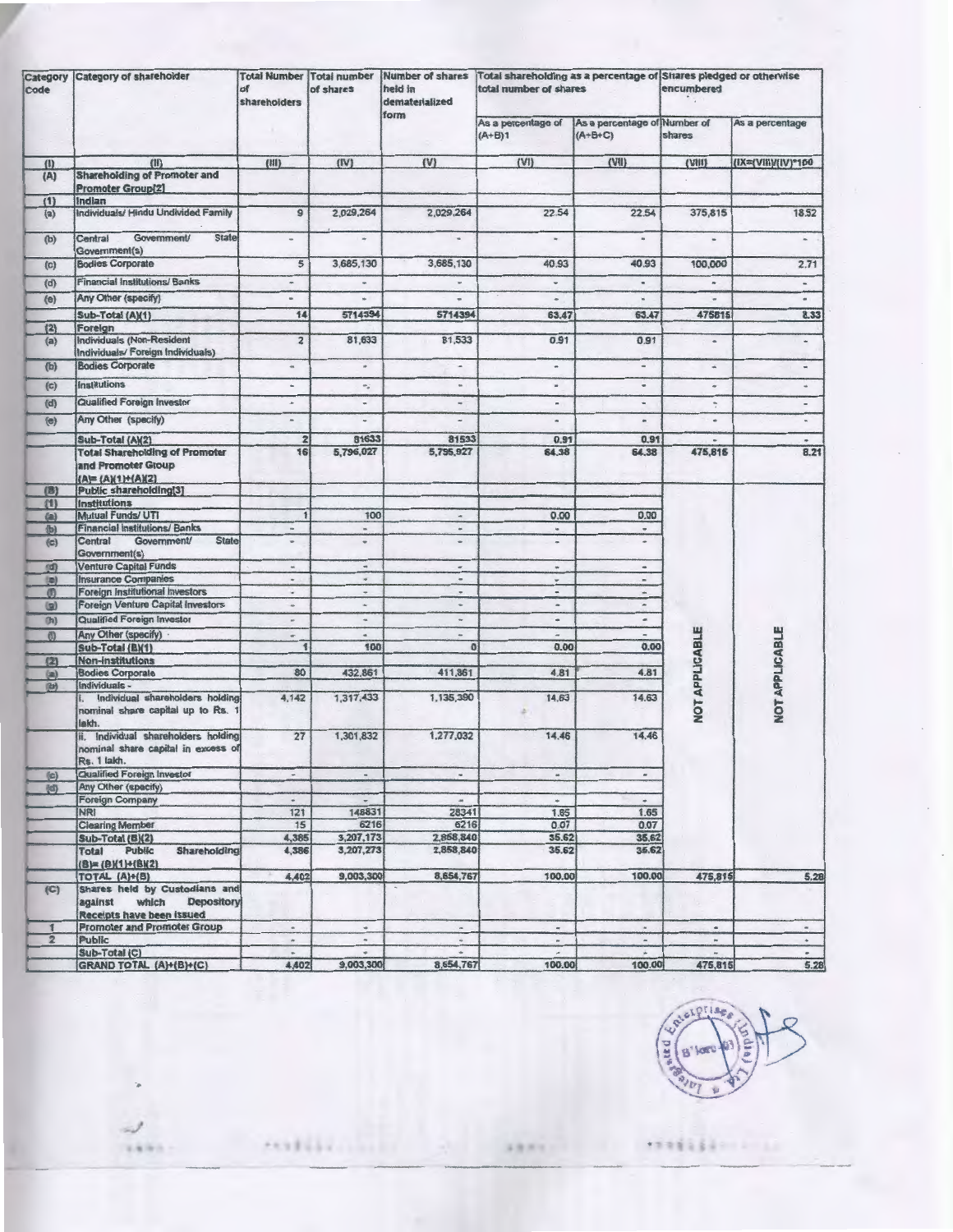<u>. Statement showing holding of securities (including shares, warrants, convertible securities) of persons belonging to the category</u> "Promoter and Promoter Group"

| Name of the shareholder                   |                                 | <b>Details of Shares held</b>             | Encumbered shares (*) |                    |                                                                    | <b>Details of warrants</b>           |                                                                     | <b>Details of convertible</b><br>securities    |                                                                                       | <b>Total shares (including</b><br>underlying shares<br>assuming full<br>conversion of<br>warrants and<br>convertible securities)<br>as a % of diluted share |
|-------------------------------------------|---------------------------------|-------------------------------------------|-----------------------|--------------------|--------------------------------------------------------------------|--------------------------------------|---------------------------------------------------------------------|------------------------------------------------|---------------------------------------------------------------------------------------|-------------------------------------------------------------------------------------------------------------------------------------------------------------|
|                                           | No, of<br><b>Shares</b><br>held | As a % of<br>grand total<br>$(A)+(B)+(C)$ | No.                   | As a percentage    | As a % of grand<br>total<br>(A)+(B)+(C) of<br>sub-clause<br>(1)(a) | <b>Number of</b><br>warrants<br>held | As a %<br>total<br>number of<br>warrants<br>of the<br>same<br>class | Number of<br>convertible<br>securities<br>held | As a % total<br>number of<br>convertible<br><b>securities</b><br>of the same<br>class | canital                                                                                                                                                     |
| (11)                                      | (iii)                           | (IV)                                      | (V)                   | (VI)=(V)/(III)*100 | (VII)                                                              | (VIII)                               | (IX)                                                                | (X)                                            | (XI)                                                                                  | (X t)                                                                                                                                                       |
| <b>Shetron Enterprises Pvt Ltd</b>        | 1697717                         | 18.86                                     | 100000                | 5.89               | 1.11                                                               | $_{\rm{m}}$                          |                                                                     | $\ddot{\phantom{1}}$                           | $\omega$                                                                              |                                                                                                                                                             |
| Konjal Machines Private Limited           | 858055                          | 9.53                                      | 0                     | 0.00               | 0.00                                                               | $\alpha$                             | $\dot{w}$                                                           | $\alpha$                                       | $\blacksquare$                                                                        |                                                                                                                                                             |
| <b>Bunts Properties Private Limited</b>   | 800000                          | 8.89                                      | $\overline{0}$        | 0.00               | 0.00                                                               | $\alpha$                             | $\mu_F$                                                             | $\omega$                                       | w.                                                                                    |                                                                                                                                                             |
| Anita Picardo                             | 387607                          | 4.31                                      | $\Omega$              | 0.00               | 0.00                                                               | $\alpha$                             | $\overline{a}$                                                      | ä                                              | $\frac{1}{2}$                                                                         |                                                                                                                                                             |
| Diwakar S.Shetty                          | 384242                          | 4.27                                      | 375815                | 97.81              | 4.17                                                               | $\mathbf{m}$                         | ŵ.                                                                  | ٠                                              | ۰                                                                                     |                                                                                                                                                             |
| Yashoda Diwakar Shetty                    | 308640                          | 3.43                                      | Ű                     | 0.00               | 0.00                                                               | $\omega$                             | ٠                                                                   | $\mathbf{m}$                                   | $\frac{1}{2}$                                                                         |                                                                                                                                                             |
| Raksha Praveen Mally                      | 299020                          | 3.32                                      | $\bf{0}$              | 0.00               | 0.00                                                               | $^{46}$                              |                                                                     | in.                                            | $\overline{a}$                                                                        |                                                                                                                                                             |
| Niksha Kartik Nayak                       | 297010                          | 3.30                                      | $\bf{0}$              | 0.00               | 0.00                                                               | $_{\rm int}$                         | 'n                                                                  | H.                                             | $\sim$                                                                                |                                                                                                                                                             |
| Daksharaj D Shetty                        | 276250                          | 3.07                                      | $\bf{0}$              | 0.00               | 0.00                                                               | $\alpha$                             | ٠                                                                   | $_{\rm H}$                                     | $\omega$                                                                              |                                                                                                                                                             |
| Marie Therese Picardo                     | 79133                           | 0.88                                      | $\bf{0}$              | 0.00               | 0.00                                                               | w.                                   | is.                                                                 | $\blacksquare$                                 | ٠                                                                                     |                                                                                                                                                             |
| Kishore Construction Company Private Ltd. | 284200                          | 3.16                                      | 0                     | 0.00               | 0.00                                                               | $\#$                                 | $\blacksquare$                                                      | $\scriptstyle\prime\prime$                     | $\omega$                                                                              |                                                                                                                                                             |
| <b>Fibre Shells Limited</b>               | 45158                           | 0.50                                      | $\bf{0}$              | 0.00               | 0.00                                                               | $\overline{\phantom{a}}$             | Ab                                                                  | $\blacksquare$                                 | $\sim$                                                                                |                                                                                                                                                             |
| <b>Praveen Vittal Mally</b>               | 44095                           | 0.49                                      | $\overline{0}$        | 0.00               | 0.00                                                               | $\mu$                                | h.                                                                  | w.                                             | $\omega$                                                                              |                                                                                                                                                             |
| Kartik Manohar Nayak                      | 28700                           | 0.32                                      | $\mathbf{0}$          | 0.00               | 0.00                                                               | $\scriptstyle\rm m$                  | ÷                                                                   | $\overline{\phantom{a}}$                       | ۰.                                                                                    |                                                                                                                                                             |
|                                           | 3700                            | 0.04                                      | $\bf{0}$              | 0.00               | 0.00                                                               | $\bullet$                            | in.                                                                 | ٠                                              | $\sim$                                                                                |                                                                                                                                                             |
| Dhanika Kartik Nayak<br>Ronald Picardo    | 2500                            | 0.03                                      | O                     | 0.00               | 0.00                                                               | $\sim$                               | $\blacksquare$                                                      | u.                                             | $\rightarrow$                                                                         |                                                                                                                                                             |
| Total                                     | 5796027                         | 64.38                                     | 475815                | 8.21               | 5.28                                                               | $\blacksquare$                       |                                                                     | $\bullet$                                      | $\overline{\phantom{a}}$                                                              |                                                                                                                                                             |



A.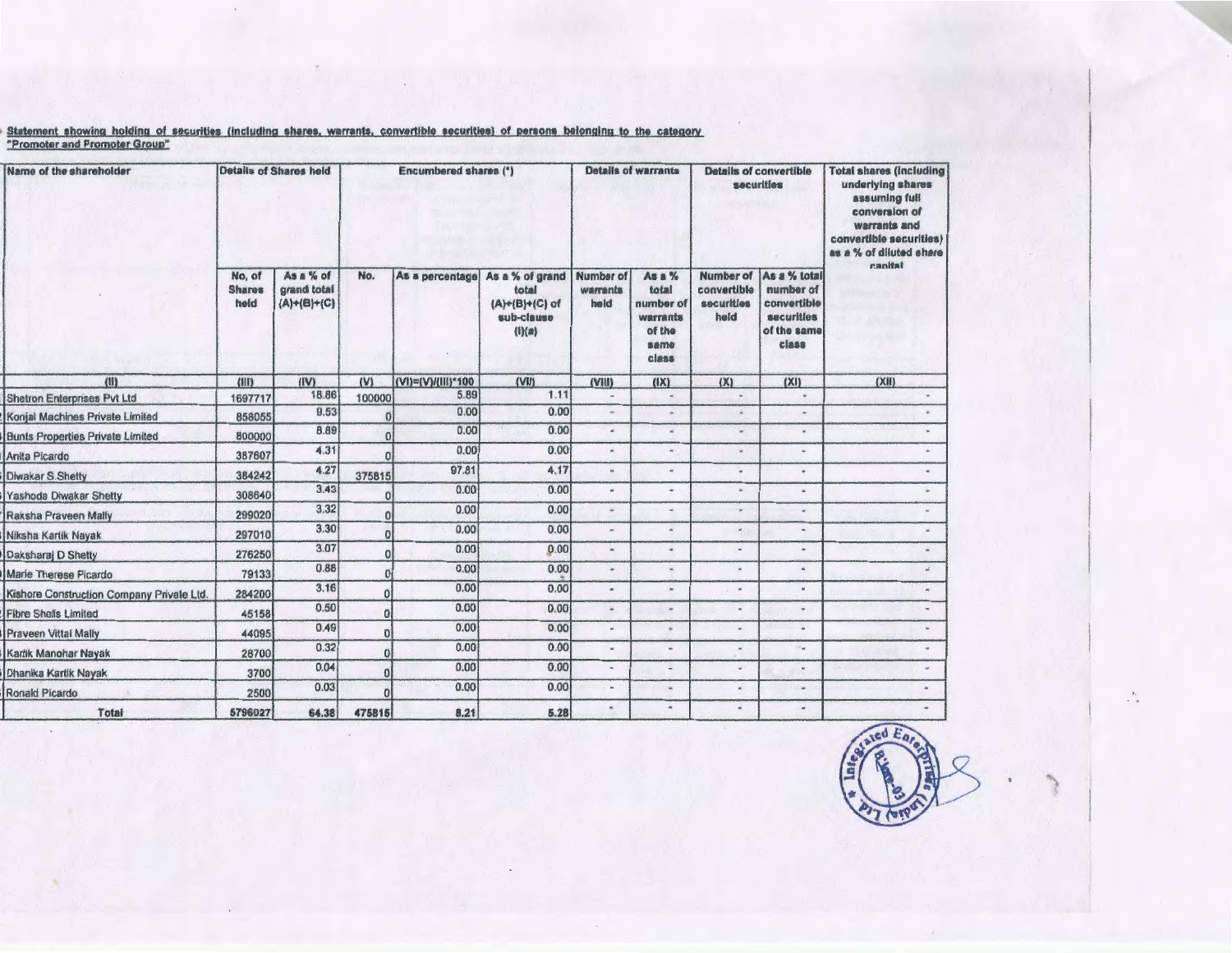| No. | <b>Name of the Elianoro field</b>              | Number of Shares as a percentage<br>shares held |      |                            | <b>Details of warrants</b>                                    |                                                       | <b>Details of convertible</b><br><b>securities</b>                               | <b>Total shares</b><br><i>(including)</i><br>underlying<br>shares<br>assuming full<br>conversion of |
|-----|------------------------------------------------|-------------------------------------------------|------|----------------------------|---------------------------------------------------------------|-------------------------------------------------------|----------------------------------------------------------------------------------|-----------------------------------------------------------------------------------------------------|
|     |                                                |                                                 |      | Number of<br>warrants held | As a % total<br>number of<br>warrants of<br>the same<br>class | <b>Number of</b><br>convertible<br>securities<br>held | % w.e.t total<br>number of<br>convertible<br>securities of<br>the same<br>class. | warrants and<br>convertible<br>securities) as a<br>% of diluted<br>share capital                    |
|     | <b>I HITESH RAMJI JAVERI</b>                   | 280000                                          | 3.11 |                            |                                                               |                                                       |                                                                                  |                                                                                                     |
|     | 2 IGREEN ECOLOGICAL MANAGED SERVICES PVT. LTD. | 204280                                          | 2.27 |                            |                                                               |                                                       |                                                                                  |                                                                                                     |
|     | <b>3 HARSHA HITESH JAVERI</b>                  | 170088                                          | 1.89 |                            | me.                                                           |                                                       |                                                                                  |                                                                                                     |
|     | <b>4 SCAN HOLDING PVT LTD</b>                  | 113800                                          | 1.26 | $\rightarrow$              | m.                                                            |                                                       |                                                                                  |                                                                                                     |
|     | 7 RAMACHANDRA BHAT                             | 90955                                           | 1.01 |                            | ÷                                                             |                                                       |                                                                                  |                                                                                                     |
|     | Total                                          | 859123                                          | 9.54 | $\sim$                     | <b>SHO</b>                                                    |                                                       |                                                                                  |                                                                                                     |

## i) Statement showing holding of securities (including shares, warrants, convertible securities) of persons belonging to the category "Public" and holding more than 1% of the total number of shares

# ii) Statement showing holding of securities (including shares, warrants, convertible securities) of persons (together with PAC)<br>belonging to the category "Public" and holding more than 5% of the total number of shares of t

| Ŵо. | Name(s) of the shareholder(s) and the Persons Acting in Concert<br>(PAC) with them | shares     | Number of Shares as a percentage<br>of total number of<br>shares (i.e., Grand<br>Total $(A)+(B)+(C)$<br>indicated in Statement<br>at para (i)(a) above) |                       | <b>Details of warrants</b><br>Details of convertible<br><b>Total shares</b><br>(including)<br>securities<br>underlying<br>shares<br>assuming full<br>conversion of |                                                |                                                                                  |                                                                                  |
|-----|------------------------------------------------------------------------------------|------------|---------------------------------------------------------------------------------------------------------------------------------------------------------|-----------------------|--------------------------------------------------------------------------------------------------------------------------------------------------------------------|------------------------------------------------|----------------------------------------------------------------------------------|----------------------------------------------------------------------------------|
|     |                                                                                    |            |                                                                                                                                                         | Number of<br>warrants | As a % total<br>number of I<br>warrants of<br>the same<br>class                                                                                                    | Number of<br>convertible<br>securities<br>held | % w.e.t total<br>number of<br>convertible<br>securities of<br>the same<br>class. | warrants and<br>convertible<br>securities) as a<br>% of diluted<br>share capital |
|     | INIL                                                                               | <b>NIL</b> | NIL                                                                                                                                                     |                       |                                                                                                                                                                    |                                                |                                                                                  |                                                                                  |
|     | Total                                                                              |            | 0.00                                                                                                                                                    |                       |                                                                                                                                                                    |                                                |                                                                                  |                                                                                  |



"')